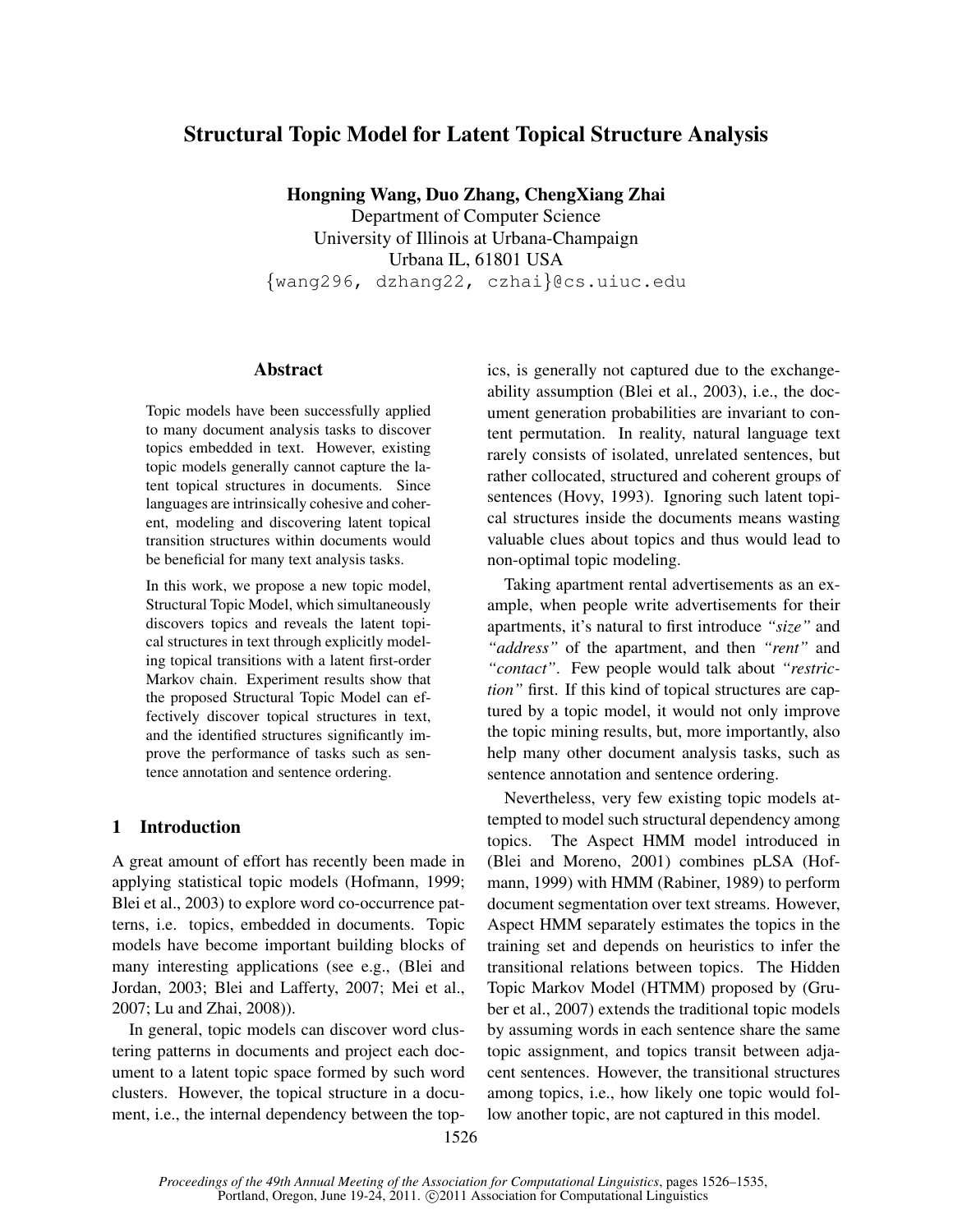In this paper, we propose a new topic model, named Structural Topic Model (strTM) to model and analyze both latent topics and topical structures in text documents. To do so, strTM assumes: 1) words in a document are either drawn from a content topic or a *functional* (i.e., background) topic; 2) words in the same sentence share the same content topic; and 3) content topics in the adjacent sentences follow a topic transition that satisfies the first order Markov property. The first assumption distinguishes the semantics of the occurrence of each word in the document, the second requirement confines the unrealistic "bag-of-word" assumption into a tighter unit, and the third assumption exploits the connection between adjacent sentences.

To evaluate the usefulness of the identified topical structures by strTM, we applied strTM to the tasks of sentence annotation and sentence ordering, where correctly modeling the document structure is crucial. On the corpus of 8,031 apartment advertisements from craiglist (Grenager et al., 2005) and 1,991 movie reviews from IMDB (Zhuang et al., 2006), strTM achieved encouraging improvement in both tasks compared with the baseline methods that don't explicitly model the topical structure. The results confirm the necessity of modeling the latent topical structures inside documents, and also demonstrate the advantages of the proposed strTM over existing topic models.

## 2 Related Work

Topic models have been successfully applied to many problems, e.g., sentiment analysis (Mei et al., 2007), document summarization (Lu and Zhai, 2008) and image annotation (Blei and Jordan, 2003). However, in most existing work, the dependency among the topics is loosely governed by the prior topic distribution, e.g., Dirichlet distribution.

Some work has attempted to capture the interrelationship among the latent topics. Correlated Topic Model (Blei and Lafferty, 2007) replaces Dirichlet prior with logistic Normal prior for topic distribution in each document in order to capture the correlation between the topics. HMM-LDA (Griffiths et al., 2005) distinguishes the short-range syntactic dependencies from long-range semantic dependencies among the words in each document. But in HMM-LDA, only the latent variables for the syntactic classes are treated as a locally dependent sequence, while latent topics are treated the same as in other topic models. Chen et al. introduced the generalized Mallows model to constrain the latent topic assignments (Chen et al., 2009). In their model, they assume there exists a canonical order among the topics in the collection of related documents and the same topics are forced not to appear in disconnected portions of the topic sequence in one document (sampling without replacement). Our method relaxes this assumption by only postulating transitional dependency between topics in the adjacent sentences (sampling with replacement) and thus potentially allows a topic to appear multiple times in disconnected segments. As discussed in the previous section, HTMM (Gruber et al., 2007) is the most similar model to ours. HTMM models the document structure by assuming words in the same sentence share the same topic assignment and successive sentences are more likely to share the same topic. However, HTMM only loosely models the transition between topics as a binary relation: the same as the previous sentence's assignment or draw a new one with a certain probability. This simplified coarse modeling of dependency could not fully capture the complex structure across different documents. In contrast, our strTM model explicitly captures the regular topic transitions by postulating the first order Markov property over the topics.

Another line of related work is discourse analysis in natural language processing: discourse segmentation (Sun et al., 2007; Galley et al., 2003) splits a document into a linear sequence of multi-paragraph passages, where lexical cohesion is used to link together the textual units; discourse parsing (Soricut and Marcu, 2003; Marcu, 1998) tries to uncover a more sophisticated hierarchical coherence structure from text to represent the entire discourse. One work in this line that shares a similar goal as ours is the content models (Barzilay and Lee, 2004), where an HMM is defined over text spans to perform information ordering and extractive summarization. A deficiency of the content models is that the identification of clusters of text spans is done separately from transition modeling. Our strTM addresses this deficiency by defining a generative process to simultaneously capture the topics and the transitional re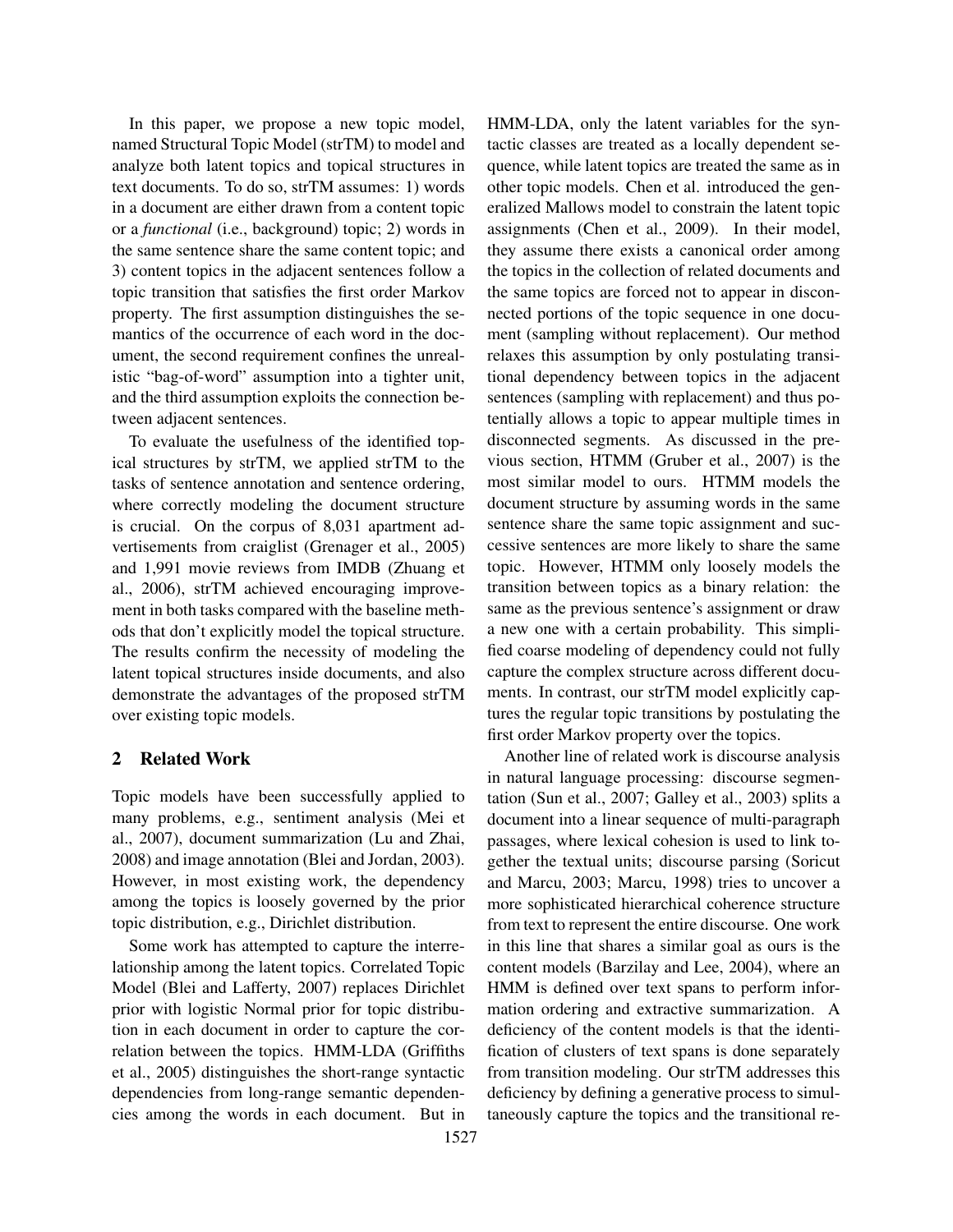lationship among topics: allowing topic modeling and transition modeling to reinforce each other in a principled framework.

#### 3 Structural Topic Model

In this section, we formally define the Structural Topic Model (strTM) and discuss how it captures the latent topics and topical structures within the documents simultaneously. From the theory of linguistic analysis (Kamp, 1981), we know that document exhibits internal structures, where structural segments encapsulate semantic units that are closely related. In strTM, we treat a sentence as the basic structure unit, and assume all the words in a sentence share the same topical aspect. Besides, two adjacent segments are assumed to be highly related (capturing cohesion in text); specifically, in strTM we pose a strong transitional dependency assumption among the topics: the choice of topic for each sentence directly depends on the previous sentence's topic assignment, i.e., first order Markov property. Moveover, taking the insights from HMM-LDA that not all the words are content conveying (some of them may just be a result of syntactic requirement), we introduce a dummy *functional* topic  $z_B$  for every sentence in the document. We use this functional topic to capture the document-independent word distribution, i.e., corpus background (Zhai et al., 2004). As a result, in strTM, every sentence is treated as a mixture of content and functional topics.

Formally, we assume a corpus consists of *D* documents with a vocabulary of size *V*, and there are *k* content topics embedded in the corpus. In a given document *d*, there are *m* sentences and each sentence  $i$  has  $N_i$  words. We assume the topic transition probability  $p(z|z')$  is drawn from a Multinomial distribu- $\text{trion } Mul(\alpha_{z'})$ , and the word emission probability under each topic  $p(w|z)$  is drawn from a Multinomial distribution  $Mul(\beta_z)$ .

To get a unified description of the generation process, we add another dummy topic *T-START* in strTM, which is the initial topic with position "-1" for every document but does not emit any words. In addition, since our functional topic is assumed to occur in all the sentences, we don't need to model its transition with other content topics. We use a Binomial variable  $\pi$  to control the proportion between content and functional topics in each sentence. Therefore, there are *k*+1 topic transitions, one for *T-START* and others for *k* content topics; and *k* emission probabilities for the content topics, with an additional one for the functional topic  $z_B$  (in total *k*+1 emission probability distributions).

Conditioned on the model parameters  $\Theta$  =  $(\alpha, \beta, \pi)$ , the generative process of a document in strTM can be described as follows:

- 1. For each sentence  $s_i$  in document  $d$ :
	- (a) Draw topic  $z_i$  from Multinomial distribution conditioned on the previous sentence *si−*1's topic assignment *zi−*1:  $z_i \sim Mult(\alpha_{z_{i-1}})$
	- (b) Draw each word  $w_{ij}$  in sentence  $s_i$  from the mixture of content topic  $z_i$  and functional topic  $z_B$ :  $w_{ij} \sim \pi p(w_{ij}|\beta, z_i) + (1 - \pi)p(w_{ij}|\beta, z_B)$

The joint probability of sentences and topics in one document defined by strTM is thus given by:

$$
p(S_0, S_1, \dots, S_m, \mathbf{z} | \alpha, \beta, \pi) = \prod_{i=1}^m p(z_i | \alpha, z_{i-1}) p(S_i | z_i)
$$
\n(1)

where the topic to sentence emission probability is defined as:

$$
p(S_i|z_i) = \prod_{j=0}^{N_i} \left[ \pi p(w_{ij}|\beta, z_i) + (1-\pi)p(w_{ij}|\beta, z_B) \right]
$$
\n(2)

This process is graphically illustrated in Figure 1.



Figure 1: Graphical Representation of strTM.

From the definition of strTM, we can see that the document structure is characterized by a documentspecific topic chain, and forcing the words in one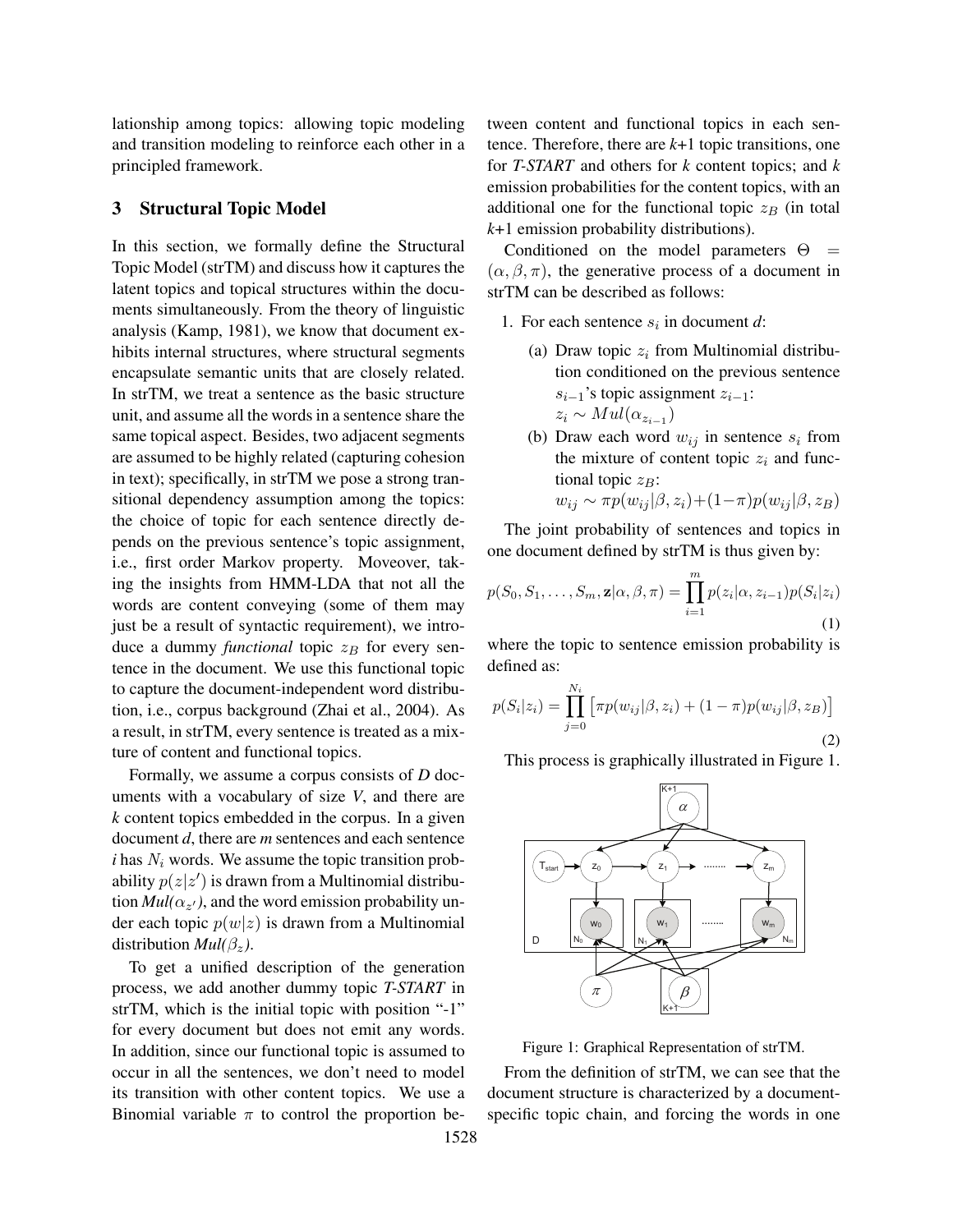sentence to share the same content topic ensures semantic cohesion of the mined topics. Although we do not directly model the topic mixture for each document as the traditional topic models do, the word co-occurrence patterns within the same document are captured by topic propagation through the transitions. This can be easily understood when we write down the posterior probability of the topic assignment for a particular sentence:

$$
p(z_i|S_0, S_1, \dots, S_m, \Theta)
$$
  
= 
$$
\frac{p(S_0, S_1, \dots, S_m|z_i, \Theta)p(z_i)}{p(S_0, S_1, \dots, S_i, z_i) \times p(S_{i+1}, S_{i+2}, \dots, S_m|z_i)}
$$
  
= 
$$
\sum_{z_{i-1}} p(S_0, \dots, S_{i-1}, z_{i-1}) p(z_i|z_{i-1}) p(S_i|z_i)
$$
  

$$
\times \sum_{z_{i+1}} p(S_{i+1}, \dots, S_m|z_{i+1}) p(z_{i+1}|z_i)
$$
 (3)

The first part of  $Eq(3)$  describes the recursive influence on the choice of topic for the i*th* sentence from its preceding sentences, while the second part captures how the succeeding sentences affect the current topic assignment. Intuitively, when we need to decide a sentence's topic, we will look "backward" and "forward" over all the sentences in the document to determine a "suitable" one. In addition, because of the first order Markov property, the local topical dependency gets more emphasis, i.e., they are interacting directly through the transition probabilities  $p(z_i|z_{i-1})$  and  $p(z_{i+1}|z_i)$ . And such interaction on sentences farther away would get damped by the multiplication of such probabilities. This result is reasonable, especially in a long document, since neighboring sentences are more likely to cover similar topics than two sentences far apart.

## 4 Posterior Inference and Parameter Estimation

The chain structure in strTM enables us to perform exact inference: posterior distribution can be efficiently calculated by the forward-backward algorithm, the optimal topic sequence can be inferred using the Viterbi algorithm, and parameter estimation can be solved by the Expectation Maximization (EM) algorithm. More technical details can be found in (Rabiner, 1989). In this section, we only discuss strTM-specific procedures.

In the E-Step of EM algorithm, we need to collect the expected count of a sequential topic pair  $(z, z')$  and a topic-word pair  $(z, w)$  to update the model parameters  $\alpha$  and  $\beta$  in the M-Step. In strTM,  $E[c(z, z')]$  can be easily calculated by forwardbackward algorithm. But we have to go one step further to fetch the required sufficient statistics for  $E[c(z, w)]$ , because our emission probabilities are defined over sentences.

Through forward-backward algorithm, we can get the posterior probability  $p(s_i, z|d, \Theta)$ . In strTM, words in one sentence are independently drawn from either a specific content topic *z* or functional topic  $z_B$  according to the mixture weight  $\pi$ . Therefore, we can accumulate the expected count of (*z, w*) over all the sentences by:

$$
E[c(z, w)] = \sum_{d, s \in d} \frac{\pi p(w|z) p(s, z|d, \Theta) c(w, s)}{\pi p(w|z) + (1 - \pi) p(w|z_B)} \tag{4}
$$

where  $c(w, s)$  indicates the frequency of word *w* in sentence *s*.

Eq(4) can be easily explained as follows. Since we already observe topic *z* and sentence *s* cooccur with probability  $p(s, z|d, \Theta)$ , each word *w* in *s* should share the same probability of being observed with content topic *z*. Thus the expected count of  $c(z, w)$  in this sentence would be  $p(s, z|d, \Theta)c(w, s)$ . However, since each sentence is also associated with the functional topic  $z_B$ , the word *w* may also be drawn from *zB*. By applying the Bayes' rule, we can properly reallocate the expected count of  $c(z, w)$  by Eq(4). The same strategy can be applied to obtain  $E[c(z_B, w)]$ .

As discussed in (Johnson, 2007), to avoid the problem that EM algorithm tends to assign a uniform word/state distribution to each hidden state, which deviates from the heavily skewed word/state distributions empirically observed, we can apply a Bayesian estimation approach for strTM. Thus we introduce prior distributions over the topic transi- $\text{trion } Mul(\alpha_{z'})$  and emission probabilities  $Mul(\beta_z)$ , and use the Variational Bayesian (VB) (Jordan et al., 1999) estimator to obtain a model with more skewed word/state distributions.

Since both the topic transition and emission probabilities are Multinomial distributions in strTM, the conjugate Dirichlet distribution is the natural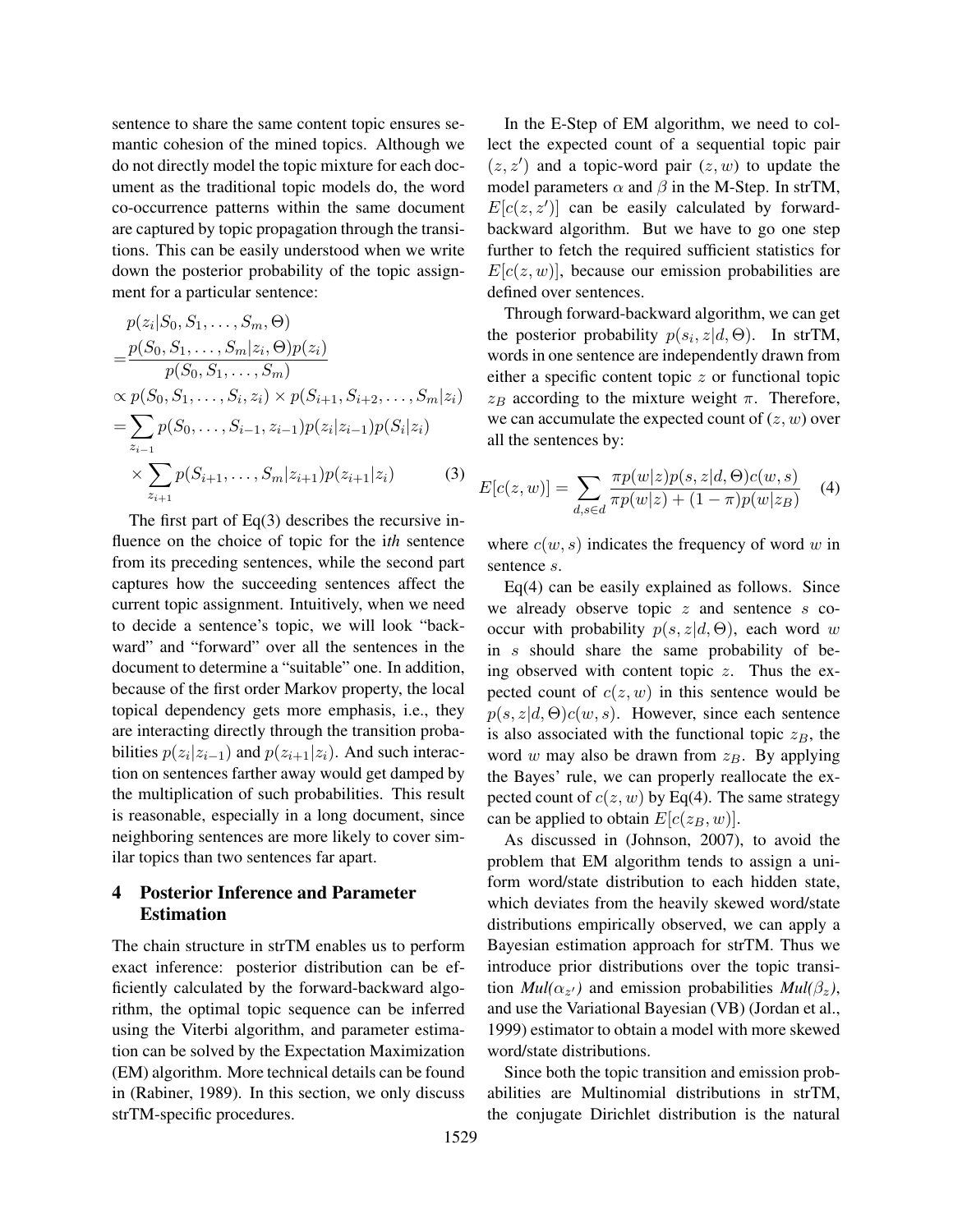choice for imposing a prior on them (Diaconis and Ylvisaker, 1979). Thus, we further assume:

$$
\alpha_z \sim Dir(\eta) \tag{5}
$$

$$
\beta_z \sim Dir(\gamma) \tag{6}
$$

where we use exchangeable Dirichlet distributions to control the sparsity of  $\alpha_z$  and  $\beta_z$ . As  $\eta$  and  $\gamma$  approach zero, the prior strongly favors the models in which each hidden state emits as few words/states as possible. In our experiments, we empirically tuned *η* and *γ* on different training corpus to optimize loglikelihood.

The resulting VB estimation only requires a minor modification to the M-Step in the original EM algorithm:

$$
\bar{\alpha}_z = \frac{\Phi(E[c(z', z)] + \eta)}{\Phi(E[c(z)] + k\eta)}\tag{7}
$$

$$
\bar{\beta}_z = \frac{\Phi(E[c(w,z)] + \gamma)}{\Phi(E[c(z)] + V\gamma)}\tag{8}
$$

where  $\Phi(x)$  is the exponential of the first derivative of the log-gamma function.

The optimal setting of  $\pi$  for the proportion of content topics in the documents is empirically tuned by cross-validation over the training corpus to maximize the log-likelihood.

## 5 Experimental Results

In this section, we demonstrate the effectiveness of strTM in identifying latent topical structures from documents, and quantitatively evaluate how the mined topic transitions can help the tasks of sentence annotation and sentence ordering.

## 5.1 Data Set

We used two different data sets for evaluation: apartment advertisements (Ads) from (Grenager et al., 2005) and movie reviews (Review) from (Zhuang et al., 2006).

The Ads data consists of 8,767 advertisements for apartment rentals crawled from Craigslist website. 302 of them have been labeled with 11 fields, including *size*, *feature*, *address*, etc., on the sentence level. The review data contains 2,000 movie reviews discussing 11 different movies from IMDB. These reviews are manually labeled with 12 movie feature

labels (We didn't use the additional opinion annotations in this data set.) , e.g., *VP* (vision effects), *MS* (music and sound effects), etc., also on the sentences, but the annotations in the review data set is much sparser than that in the Ads data set (see in Table 1). The sentence-level annotations make it possible to quantitatively evaluate the discovered topic structures.

We performed simple preprocessing on these two data sets: 1) removed a standard list of stop words, terms occurring in less than 2 documents; 2) discarded the documents with less than 2 sentences; 3) aggregated sentence-level annotations into document-level labels (binary vector) for each document. Table 1 gives a brief summary on these two data sets after the processing.

|                        | Ads    | Review |
|------------------------|--------|--------|
| Document Size          | 8,031  | 1.991  |
| <b>Vocabulary Size</b> | 21,993 | 14,507 |
| Avg Stn/Doc            | 8.0    | 13.9   |
| Avg Labeled Stn/Doc    | $7.1*$ | 5.1    |
| Avg Token/Stn          | 14.1   | 20.0   |

\*Only in 302 labeled ads

Table 1: Summary of evaluation data set

#### 5.2 Topic Transition Modeling

First, we qualitatively demonstrate the topical structure identified by strTM from Ads data<sup>1</sup>. We trained strTM with 11 content topics in Ads data set, used word distribution under each class (estimated by maximum likelihood estimator on document-level labels) as priors to initialize the emission probability  $Mul(\beta_z)$  in Eq(6), and treated document-level labels as the prior for transition from T-START in each document, so that the mined topics can be aligned with the predefined class labels. Figure 2 shows the identified topics and the transitions among them. To get a clearer view, we discarded the transitions below a threshold of 0.1 and removed all the isolated nodes.

From Figure 2, we can find some interesting topical structures. For example, people usually start with *"size"*, *"features"* and *"address"*, and end with "*contact*" information when they post an apart-

<sup>&</sup>lt;sup>1</sup>Due to the page limit, we only show the result in Ads data set.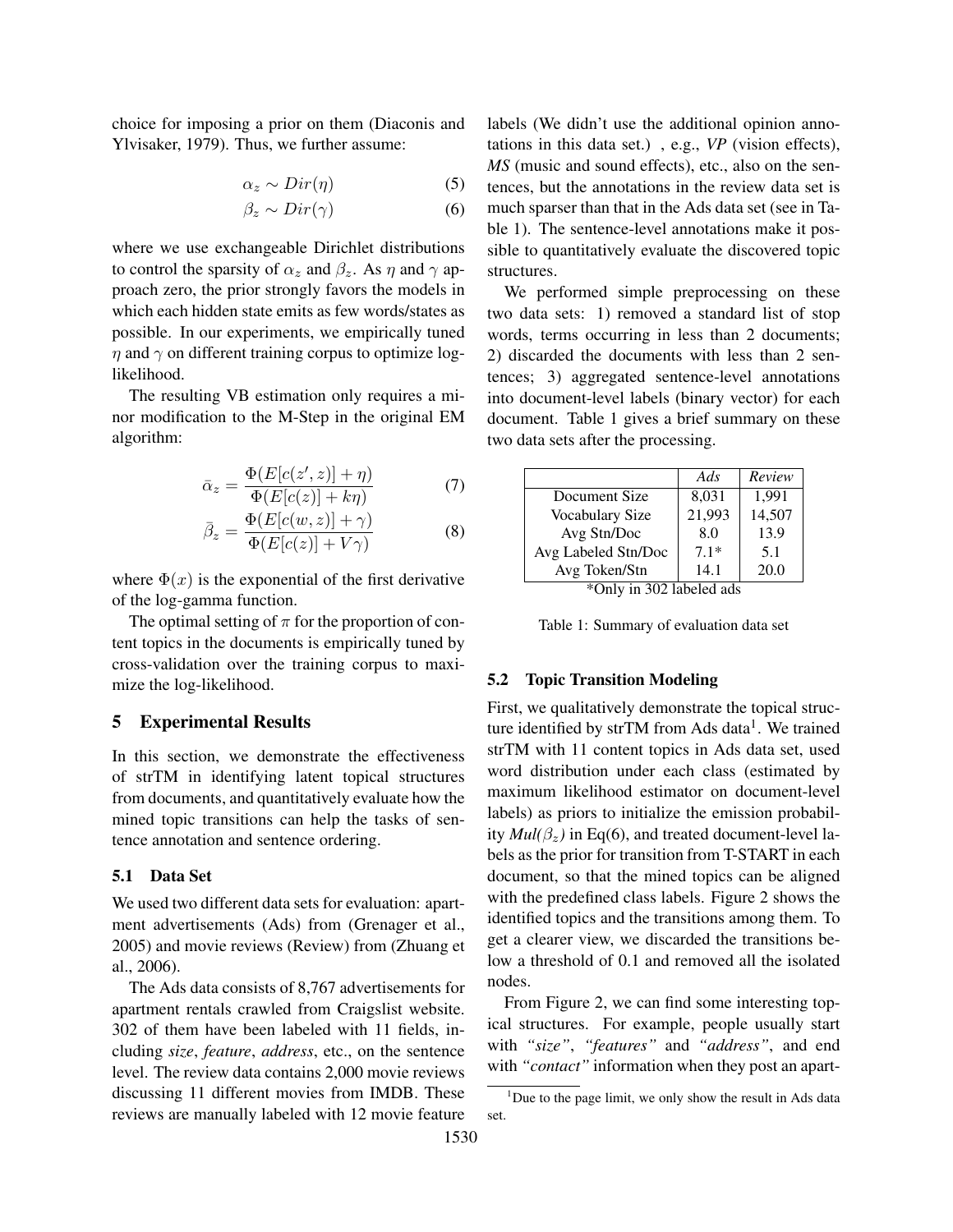

Figure 2: Estimated topics and topical transitions in Ads data set

ment ads. Also, we can discover a strong transition from *"size"* to *"features"*. This intuitively makes sense because people usually write "it's a two bedrooms apartment" first, and then describe other *"features"* about the apartment. The mined topics are also quite meaningful. For example, *"restrictions"* are usually put over pets and smoking, and parking and laundry are always the major *"features"* of an apartment.

To further quantitatively evaluate the estimated topic transitions, we used *Kullback-Leibler* (*KL*) divergency between the estimated transition matrix and the "ground-truth" transition matrix as the metric. Each element of the "ground-truth" transition matrix was calculated by Eq(9), where  $c(z, z')$  denotes how many sentences annotated by *z ′* immediately precede one annotated by  $z$ .  $\delta$  is a smoothing factor, and we fixed it to 0.01 in the experiment.

$$
\bar{p}(z|z') = \frac{c(z, z') + \delta}{c(z) + k\delta} \tag{9}
$$

The *KL* divergency between two transition matrices is defined in Eq(10). Because we have a  $k \times k$ transition matrix  $(T<sub>start</sub>$  is not included), we calculated the average *KL* divergency against the groundtruth over all the topics:

$$
avgKL = \frac{\sum_{i=1}^{k} KL(p(z|z'_{i})||\bar{p}(z|z'_{i})) + KL(\bar{p}(z|z'_{i})||p(z|z'_{i}))}{2k}
$$
(10)

where  $\bar{p}(z|z')$  is the ground-truth transition probability estimated by Eq(9), and  $p(z|z')$  is the transition probability given by the model.

We used pLSA (Hofmann, 1999), latent permutation model (lPerm) (Chen et al., 2009) and HTMM (Gruber et al., 2007) as the baseline methods for the comparison. Because none of these three methods can generate a topic transition matrix directly, we extended them a little bit to achieve this goal. For pLSA, we used the document-level labels as priors for the topic distribution in each document, so that the estimated topics can be aligned with the predefined class labels. After the topics were estimated, for each sentence we selected the topic that had the highest posterior probability to generate the sentence as its class label. For lPerm and HTMM, we used Kuhn-Munkres algorithm (Lovász and Plummer, 1986) to find the optimal topic-to-class alignment based on the sentence-level annotations. After the sentences were annotated with class labels, we estimated the topic transition matrices for all of these three methods by Eq(9).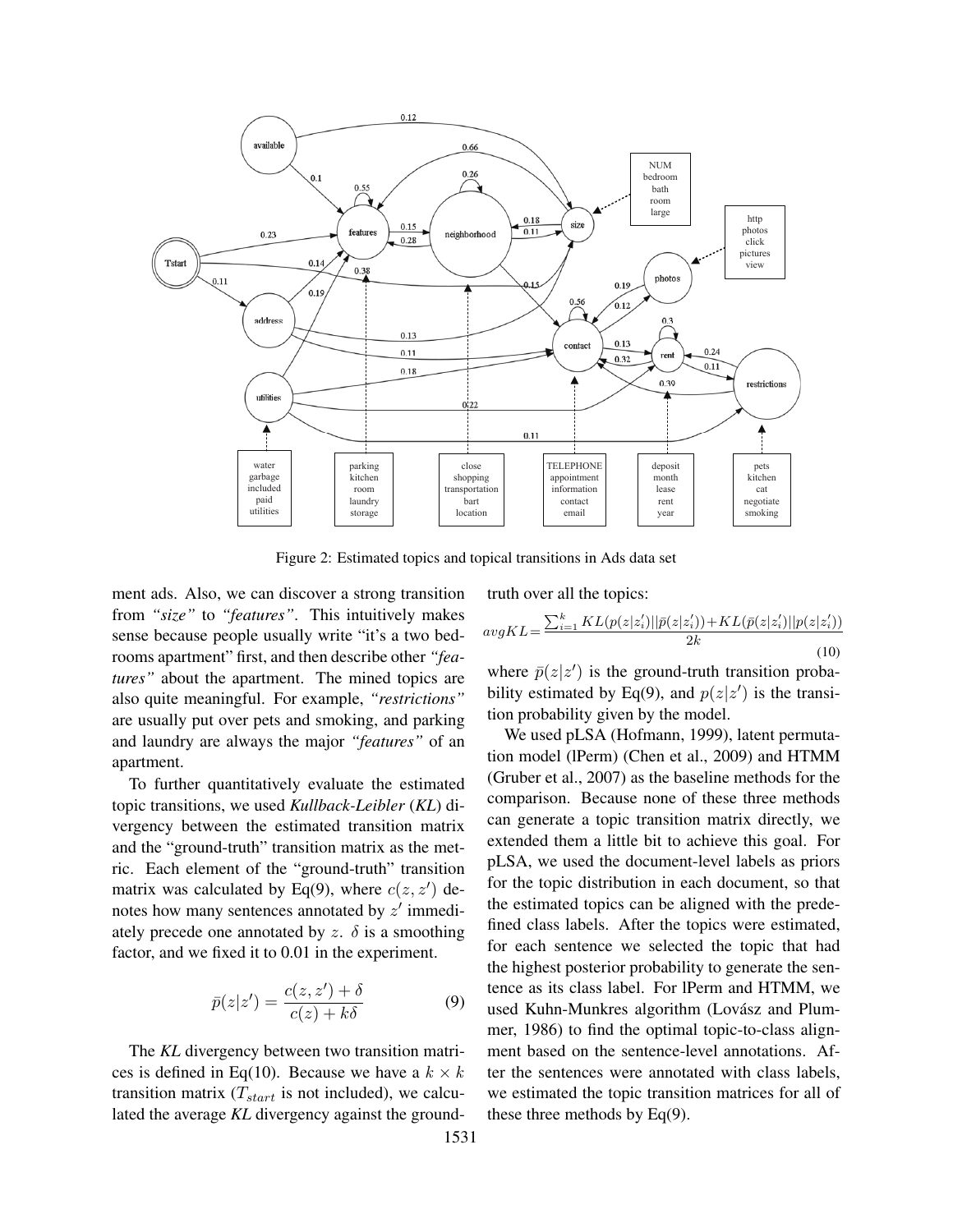Since only a small portion of sentences are annotated in the Review data set, very few neighboring sentences are annotated at the same time, which introduces many noisy transitions. As a result, we only performed the comparison on the Ads data set. The "ground-truth" transition matrix was estimated based on all the 302 annotated ads.

|         | pLSA+prior lPerm HTMM strTM |        |       |       |
|---------|-----------------------------|--------|-------|-------|
| avgKL   | 0.743                       | 1.101  | 0.572 | 0.372 |
| p-value | 0.023                       | $1e-4$ | 0.007 |       |

Table 2: Comparison of estimated topic transitions on Ads data set

In Table 2, the p-value was calculated based on ttest of the *KL* divergency between each topic's transition probability against strTM. From the results, we can see that avgKL of strTM is smaller than the other three baseline methods, which means the estimated transitional relation by strTM is much closer to the ground-truth transition. This demonstrates that strTM captures the topical structure well, compared with other baseline methods.

## 5.3 Sentence Annotation

In this section, we demonstrate how the identified topical structure can benefit the task of sentence annotation. Sentence annotation is one step beyond the traditional document classification task: in sentence annotation, we want to predict the class label for each sentence in the document, and this will be helpful for other problems, including extractive summarization and passage retrieval. However, the lack of detailed annotations on sentences greatly limits the effectiveness of the supervised classification methods, which have been proved successful on document classifications.

In this experiment, we propose to use strTM to address this annotation task. One advantage of strTM is that it captures the topic transitions on the sentence level within documents, which provides a regularization over the adjacent predictions.

To examine the effectiveness of such structural regularization, we compared strTM with four baseline methods: pLSA, lPerm, HTMM and Naive Bayes model. The sentence labeling approaches for strTM, pLSA, lPerm and HTMM have been discussed in the previous section. As for Naive Bayes model, we used EM algorithm  $2$  with both labeled and unlabeled data for the training purpose (we used the same unigram features as in topics models). We set weights for the unlabeled data to be 10*−*<sup>3</sup> in Naive Bayes with EM.

The comparison was performed on both data sets. We set the size of topics in each topic model equal to the number of classes in each data set accordingly. To tackle the situation where some sentences in the document are not strictly associated with any classes, we introduced an additional *NULL* content topic in all the topic models. During the training phase, none of the methods used the sentence-level annotations in the documents, so that we treated the whole corpus as the training and testing set.

To evaluate the prediction performance, we calculated accuracy, recall and precision based on the correct predictions over the sentences, and averaged over all the classes as the criterion.

| Model       | Accuracy | Recall | Precison |
|-------------|----------|--------|----------|
| pLSA+prior  | 0.432    | 0.649  | 0.457    |
| 1Perm       | 0.610    | 0.514  | 0.471    |
| <b>HTMM</b> | 0.606    | 0.588  | 0.443    |
| $NB+EM$     | 0.528    | 0.337  | 0.612    |
| strTM       | 0.747    | 0.674  | 0.620    |

Table 3: Sentence annotation performance on Ads data set

| Model       | Accuracy | Recall | Precison |
|-------------|----------|--------|----------|
| pLSA+prior  | 0.342    | 0.278  | 0.250    |
| 1Perm       | 0.286    | 0.205  | 0.184    |
| <b>HTMM</b> | 0.369    | 0.131  | 0.149    |
| $NB+EM$     | 0.341    | 0.354  | 0.431    |
| strTM       | 0.541    | 0.398  | 0.323    |

Table 4: Sentence annotation performance on Review data set

Annotation performance on the two data sets is shown in Table 3 and Table 4. We can see that strTM outperformed all the other baseline methods on most of the metrics: strTM has the best accuracy and recall on both of the two data sets. The improvement confirms our hypothesis that besides solely depending on the local word patterns to perform predic-

<sup>2</sup>Mallet package: http://mallet.cs.umass.edu/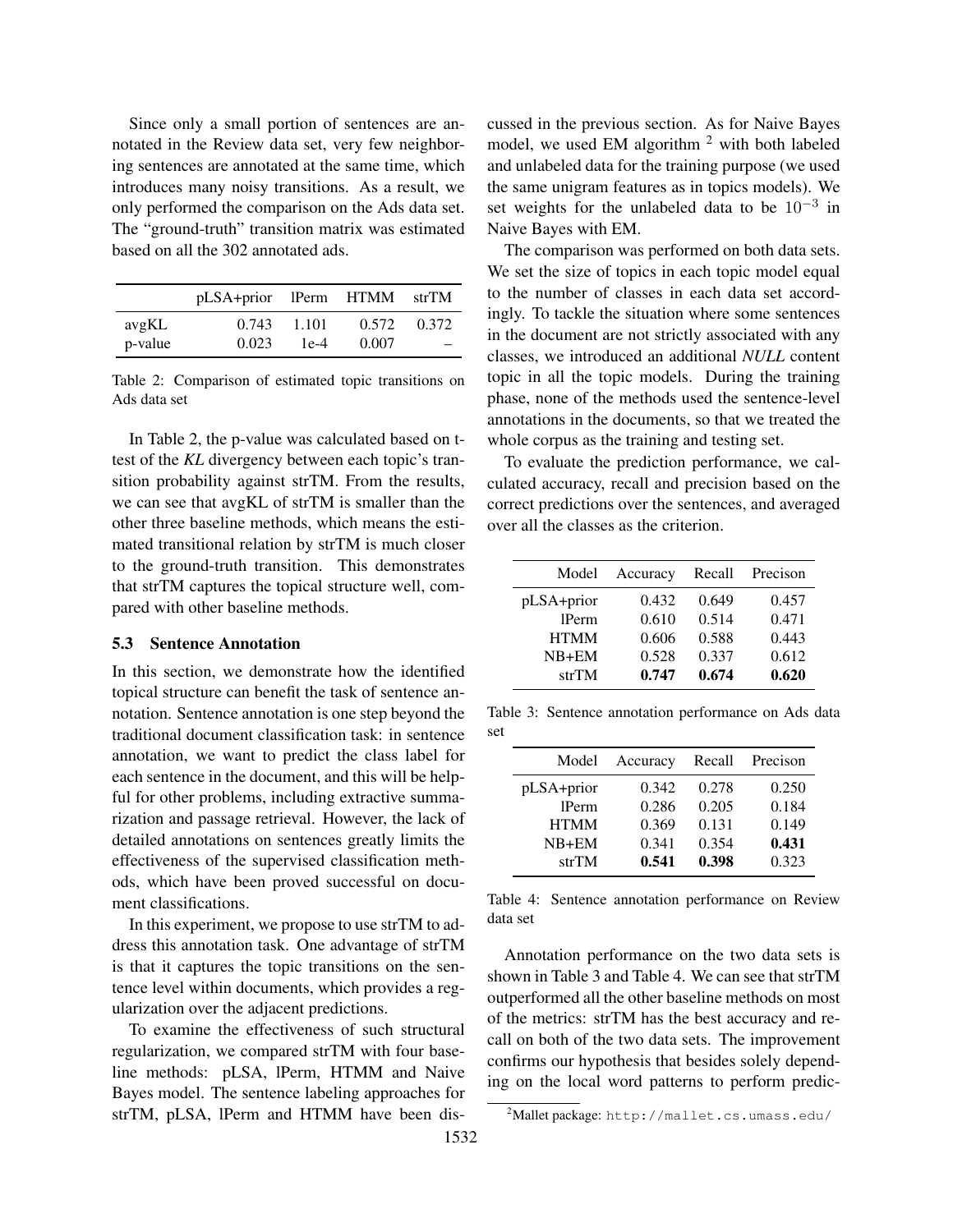tions, adjacent sentences provide a structural regularization in strTM (see Eq $(3)$ ). Compared with lPerm, which postulates a strong constrain over the topic assignment (sampling without replacement), strTM performed much better on both of these two data sets. This validates the benefit of modeling local transitional relation compared with the global ordering. Besides, strTM achieved over 46% accuracy improvement compared with the second best HTMM in the review data set. This result shows the advantage of explicitly modeling the topic transitions between neighbor sentences instead of using a binary relation to do so as in HTMM.

To further testify how the identified topical structure can help the sentence annotation task, we first randomly removed 100 annotated ads from the training corpus and used them as the testing set. Then, we used the ground-truth topic transition matrix estimated from the training data to order those 100 ads according to their fitness scores under the groundtruth topic transition matrix, which is defined in Eq $(11)$ . We tested the prediction accuracy of different models over two different partitions, top 50 and bottom 50, according to this order.

$$
fitness(d) = \frac{1}{|d|} \sum_{i=0}^{|d|} \log \bar{p}(t_i | t_{i-1}) \tag{11}
$$

where  $t_i$  is the class label for ith sentence in document d, *|d|* is the number of sentences in document d, and  $\bar{p}(t_i|t_{i-1})$  is the transition probability estimated by Eq(9).

|             | Top $50$ | $p$ -value Bot 50 |       | p-value |
|-------------|----------|-------------------|-------|---------|
| pLSA+prior  | 0.496    | $4e-12$           | 0.542 | 0.004   |
| 1Perm       | 0.669    | 0.003             | 0.505 | $8e-4$  |
| <b>HTMM</b> | 0.683    | 0.004             | 0.579 | 0.003   |
| $NB + EM$   | 0.492    | $1e-12$           | 0.539 | 0.002   |
| strTM       | 0.752    |                   | 0.644 |         |

Table 5: Sentence annotation performance according to structural fitness

The results are shown in Table 5. From this table, we can find that when the testing documents follow the regular patterns as in the training data, i.e., top 50 group, strTM performs significantly better than the other methods; when the testing documents don't share such structure, i.e., bottom 50 group, strTM's performance drops. This comparison confirms that when a testing document shares similar topic structure as the training data, the topical transitions captured by strTM can help the sentence annotation task a lot. In contrast, because pLSA and Naive Bayes don't depend on the document's structure, their performance does not change much over these two partitions.

#### 5.4 Sentence Ordering

In this experiment, we illustrate how the learned topical structure can help us better arrange sentences in a document. Sentence ordering, or text planning, is essential to many text synthesis applications, including multi-document summarization (Goldstein et al., 2000) and concept-to-text generation (Barzilay and Lapata, 2005).

In strTM, we evaluate all the possible orderings of the sentences in a given document and selected the optimal one which gives the highest generation probability:

$$
\bar{\sigma}(m) = \underset{\sigma(m)}{\arg\max} \sum_{\mathbf{z}} p(S_{\sigma[0]}, S_{\sigma[1]}, \dots, S_{\sigma[m]}, \mathbf{z}|\Theta)
$$
\n(12)

where  $\sigma(m)$  is a permutation of 1 to m, and  $\sigma[i]$  is the i*th* element in this permutation.

To quantitatively evaluate the ordering result, we treated the original sentence order (OSO) as the perfect order and used *Kendall's*  $\tau(\sigma)$  (Lapata, 2006) as the evaluation metric to compute the divergency between the optimum ordering given by the model and OSO. *Kendall's*  $\tau(\sigma)$  is widely used in information retrieval domain to measure the correlation between two ranked lists and it indicates how much an ordering differs from OSO, which ranges from 1 (perfect matching) to -1 (totally mismatching).

Since only the HTMM and lPerm take the order of sentences in the document into consideration, we used them as the baselines in this experiment. We ranked OSO together with candidate permutations according to the corresponding model's generation probability. However, when the size of documents becomes larger, it's infeasible to permutate all the orderings, therefore we randomly permutated 200 possible orderings of sentences as candidates when there were more than 200 possible candidates. The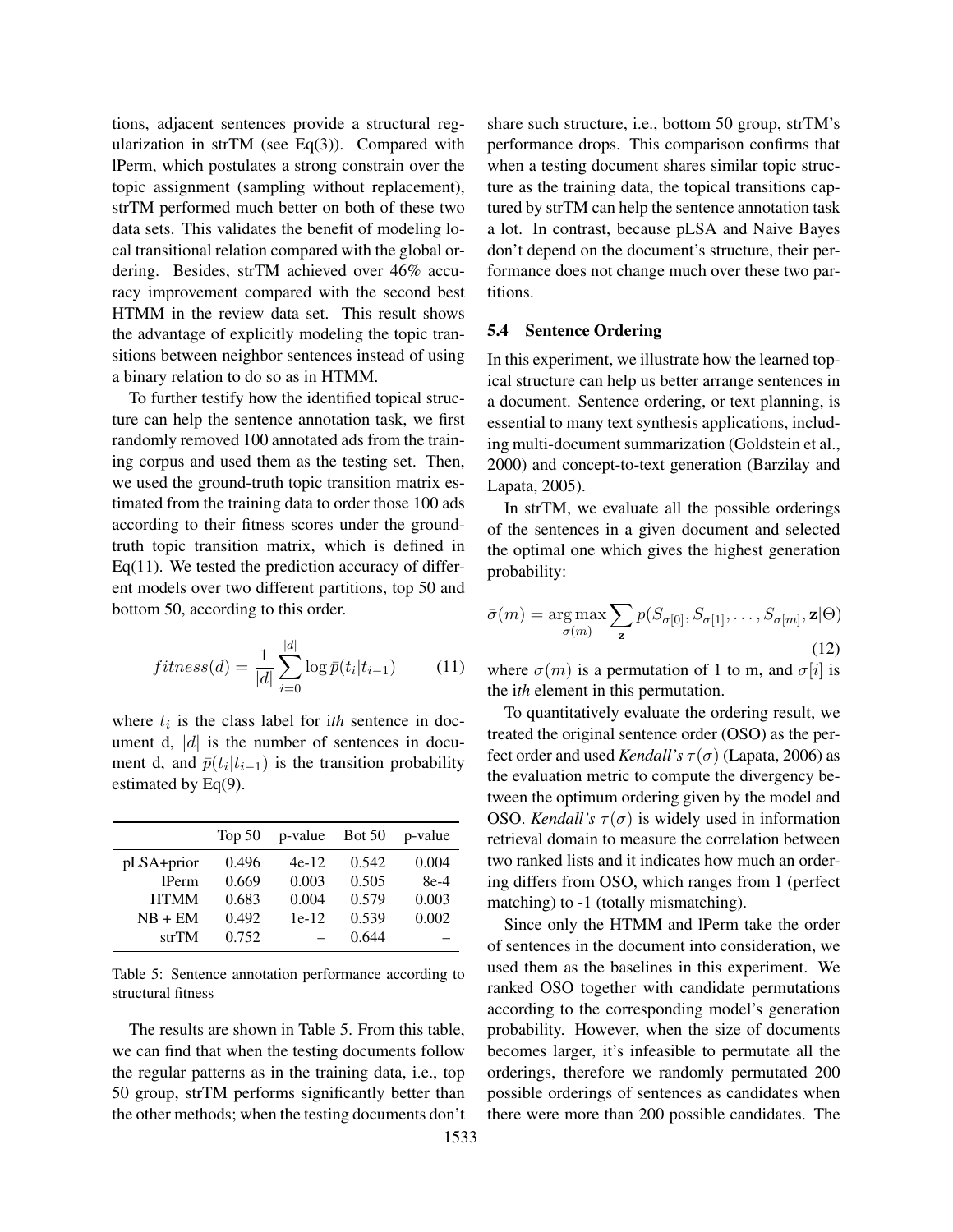| 2bedroom 1bath in very nice complex! Pool,<br>carport, laundry facilities!! Call Don (650)207-<br>5769 to see! Great location!! Also available,<br>2bed.2bath for \$1275 in same complex. |            | 2bedroom 1bath in very nice complex! Pool, car-<br>port, laundry facilities!! Great location!! Also<br>available, 2bed.2bath for \$1275 in same complex.<br>Call Don (650)207-5769 to see! |
|-------------------------------------------------------------------------------------------------------------------------------------------------------------------------------------------|------------|--------------------------------------------------------------------------------------------------------------------------------------------------------------------------------------------|
| 2 bedrooms 1 bath $+$ a famyly room in a cul-de-<br>sac location. Please drive by and call Marilyn for<br>appointment 650-652-5806. Address: 517 Price<br>Way, Vallejo. No Pets Please!   | $\implies$ | 2 bedrooms 1 bath $+$ a famyly room in a cul-de-<br>sac location. Address: 517 Price Way, Vallejo. No<br>Pets Please! Please drive by and call Marilyn for<br>appointment 650-652-5806.    |

Table 6: Sample results for document ordering by strTM

experiment was performed on both data sets with 80% data for training and the other 20% for testing.

We calculated the  $\tau(\sigma)$  of all these models for each document in the two data sets and visualized the distribution of  $\tau(\sigma)$  in each data set with histogram in Figure 3. From the results, we could observe that strTM's  $\tau(\sigma)$  is more skewed towards the positive range (with mean 0.619 in Ads data set and 0.398 in review data set) than lPerm's results (with mean 0.566 in Ads data set and 0.08 in review data set) and HTMM's results (with mean 0.332 in Ads data set and 0.286 in review data set). This indicates that strTM better captures the internal structure within the documents.



Figure 3: Document Ordering Performance in *τ* (*σ*).

We see that all methods performed better on the Ads data set than the review data set, suggesting that the topical structures are more coherent in the Ads data set than the review data. Indeed, in the Ads data, strTM perfectly recovered 52.9% of the original sentence order. When examining some mismatched results, we found that some of them were due to an "outlier" order given by the original document (in comparison to the "regular" patterns in the set). In Table 6, we show two such examples where we see the learned structure "suggested" to move

the contact information to the end, which intuitively gives us a more regular organization of the ads. It's hard to say that in this case, the system's ordering is inferior to that of the original; indeed, the system order is arguably more natural than the original order.

## 6 Conclusions

In this paper, we proposed a new structural topic model (strTM) to identify the latent topical structure in documents. Different from the traditional topic models, in which exchangeability assumption precludes them to capture the structure of a document, strTM captures the topical structure explicitly by introducing transitions among the topics. Experiment results show that both the identified topics and topical structure are intuitive and meaningful, and they are helpful for improving the performance of tasks such as sentence annotation and sentence ordering, where correctly recognizing the document structure is crucial. Besides, strTM is shown to outperform not only the baseline topic models that fail to model the dependency between the topics, but also the semi-supervised Naive Bayes model for the sentence annotation task.

Our work can be extended by incorporating richer features, such as named entity and co-reference, to enhance the model's capability of structure finding. Besides, advanced NLP techniques for document analysis, e.g., shallow parsing, may also be used to further improve structure finding.

#### 7 Acknowledgments

We thank the anonymous reviewers for their useful comments. This material is based upon work supported by the National Science Foundation under Grant Numbers IIS-0713581 and CNS-0834709, and NASA grant NNX08AC35A.